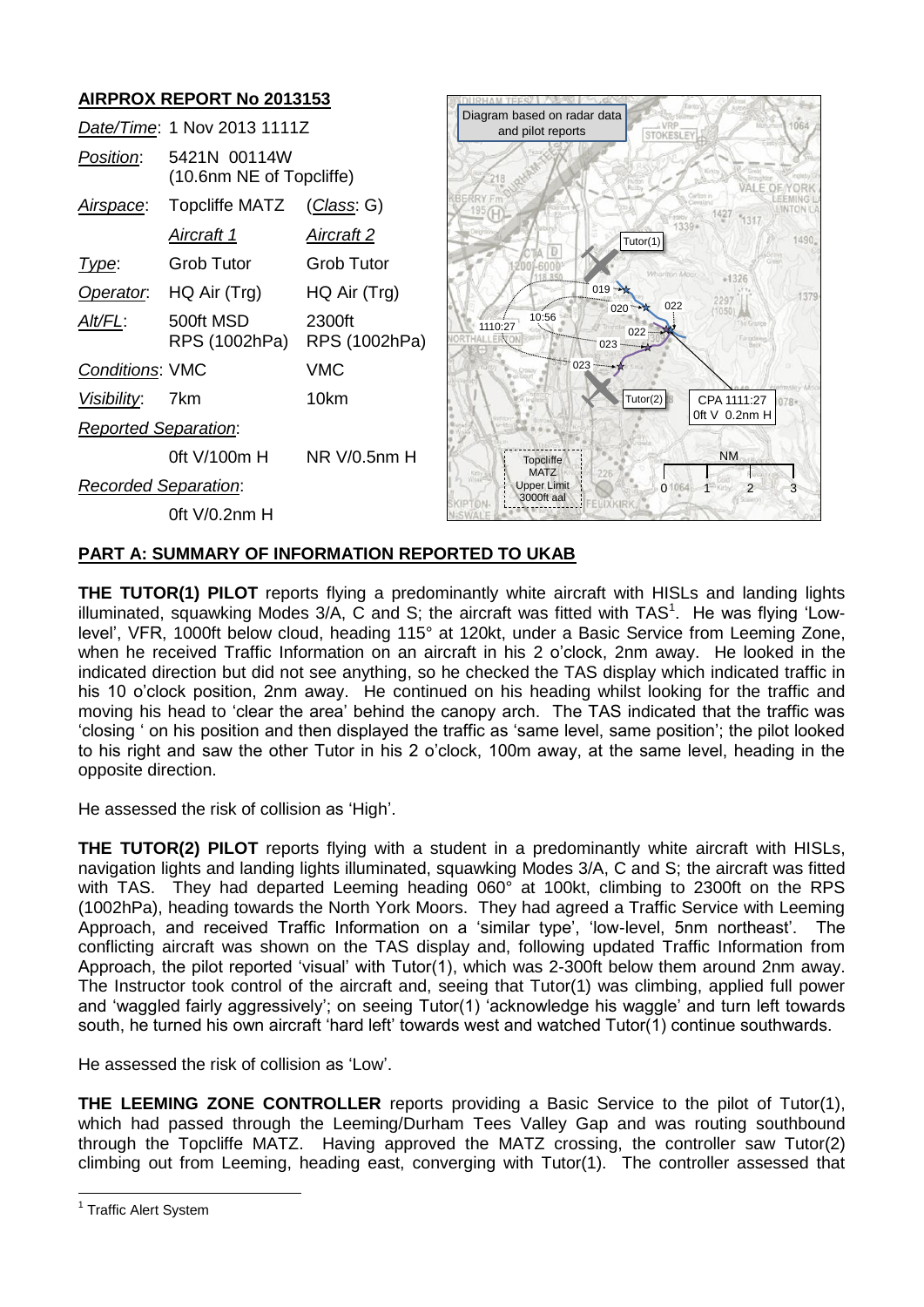Tutor(1) was on a steady heading and passed its pilot Traffic Information '*right, two o'clock, three miles, converging left-right ahead, believed to be similar type, 400ft above*'; the pilot acknowledged the Traffic Information. The Zone controller did not think there was a risk of collision at the time and was aware of the Approach controller, to his left, passing Traffic Information to the pilot of Tutor(2) on the position of Tutor(1).

He perceived the severity of the incident as 'None'.

**THE LEEMING APPROACH CONTROLLER** reports screening a trainee controller with only the pilot of Tutor(2) on frequency, receiving a Traffic Service whilst general-handling 'in and above' the northern portion of the Topcliffe MATZ stub. Approach passed Traffic Information on Tutor(1) to the pilot of Tutor(2) 'northwest of his position by 4nm indicating low-level' and added the aircraft type as the controllers were aware that Tutor(1) was on the Zone controller's frequency. The pilot of Tutor(2) acknowledged and reported looking for the other aircraft. When Tutor(1) turned south towards Tutor(2) and began climbing, the Approach trainee updated the altitude of the conflicting aircraft to Tutor(2)'s pilot; the Approach controller instructed the trainee controller to give Tutor(2)'s pilot fully updated Traffic Information on the conflicting aircraft, which was now 2nm north of him, tracking south, indicating 300ft below. The pilot of Tutor(2) acknowledged the Traffic Information and shortly afterwards reported 'visual' with Tutor(1).

He perceived the severity of the incident as 'None'.

**THE LEEMING SUPERVISOR** reports that the Radar Director's position was busy and also manned by an instructor with a trainee and so he had focussed his attention on supporting that team. He was aware that Approach and Zone were working both Tutors and he heard Approach pass Traffic Information to the pilot of Tutor(2) but did not see the whole occurrence. The Supervisor assessed the Approach and Zone controllers' workloads as 'Low', and the Unit's workload as 'Medium to Low'.

### **Factual Background**

The weather at Topcliffe at 1050 was reported as

METAR EGXZ 011050Z AUTO 18010KT 9999 FEW050/// SCT070/// 10/07 Q1007

### **Analysis and Investigation**

### **Military ATM**

Heights/altitudes quoted are based upon SSR Mode C from radar replay unless otherwise stated.

At 1109:30 the Approach controller called, '[Tutor(2) c/s], *traffic north 4 miles southeast bound, in the low-level system, 1000 feet below*.' (Figure 1). At this point, Tutor(2)'s pilot started looking for the traffic and Approach updated at 1109:56 to '[Tutor(2) c/s] *er previously called traffic now indicating 500 feet below climbing, similar type.*'



Figure 1: Aircraft geometry at 1109:30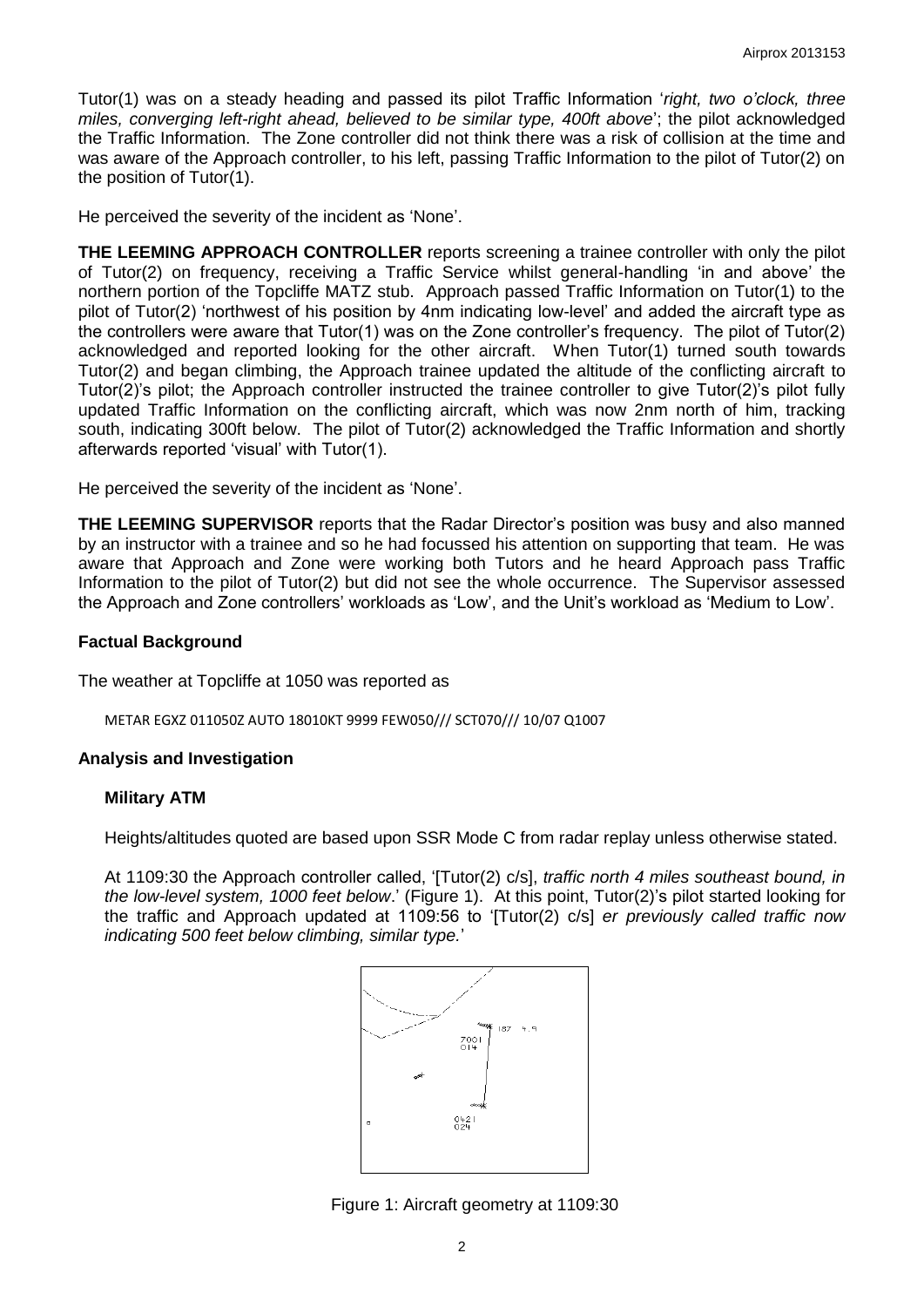### $(Tutor(2)$  squawk 0412; Tutor $(1)$  squawk 7001)

At 1110:01 (Figure 2) Zone passed Traffic Information to Tutor(1), '[Tutor(1) c/s]*, traffic believed to be you has traffic right er 2 o'clock, 2 miles, er converging right left ahead, believed to be a similar type, 400 feet above*.' This prompted Tutor(1)'s pilot to start looking. In his Occurrence Report, the pilot of Tutor(1) reported that the ATC Traffic Information (traffic 2nm in the 2 o'clock position) conflicted with his TAS indication of traffic at 2 nm in the 10 o'clock position. The pilot eventually spotted Tutor(2) around 100m away in his 2 o'clock position. Figure 2 shows the radar picture at 1110:01, when Zone passed Traffic Information to the pilot of Tutor(1), and indicates that the information was passed accurately. The TAS was checked post-flight and found to be serviceable.



Figure 2: Traffic Information to Tutor(1) at 1110:01

Approach provided a further Traffic Information update at 1110:20, '[Tutor(2) c/s], *previously er*  reported traffic, north, 2 miles, southeast bound, indicating 300 feet below' and Tutor(2)'s pilot reported visual at 1110:38 (Figure 3). It was not until 1111:14 that Tutor(2)'s pilot reported '*that traffic now going away*.' The pilot of Tutor(2) first became visual with the other Tutor at 2-300ft and 2nm, prompting the instructor to take control from the student pilot.



Figure 3: Tutor(2) visual at 1110:38.

The instructor of Tutor(2) waggled the Tutor aggressively as Tutor(1) climbed towards them at the same level. Eventually, a hard left turn onto west was initiated to keep separation (Figure 4).

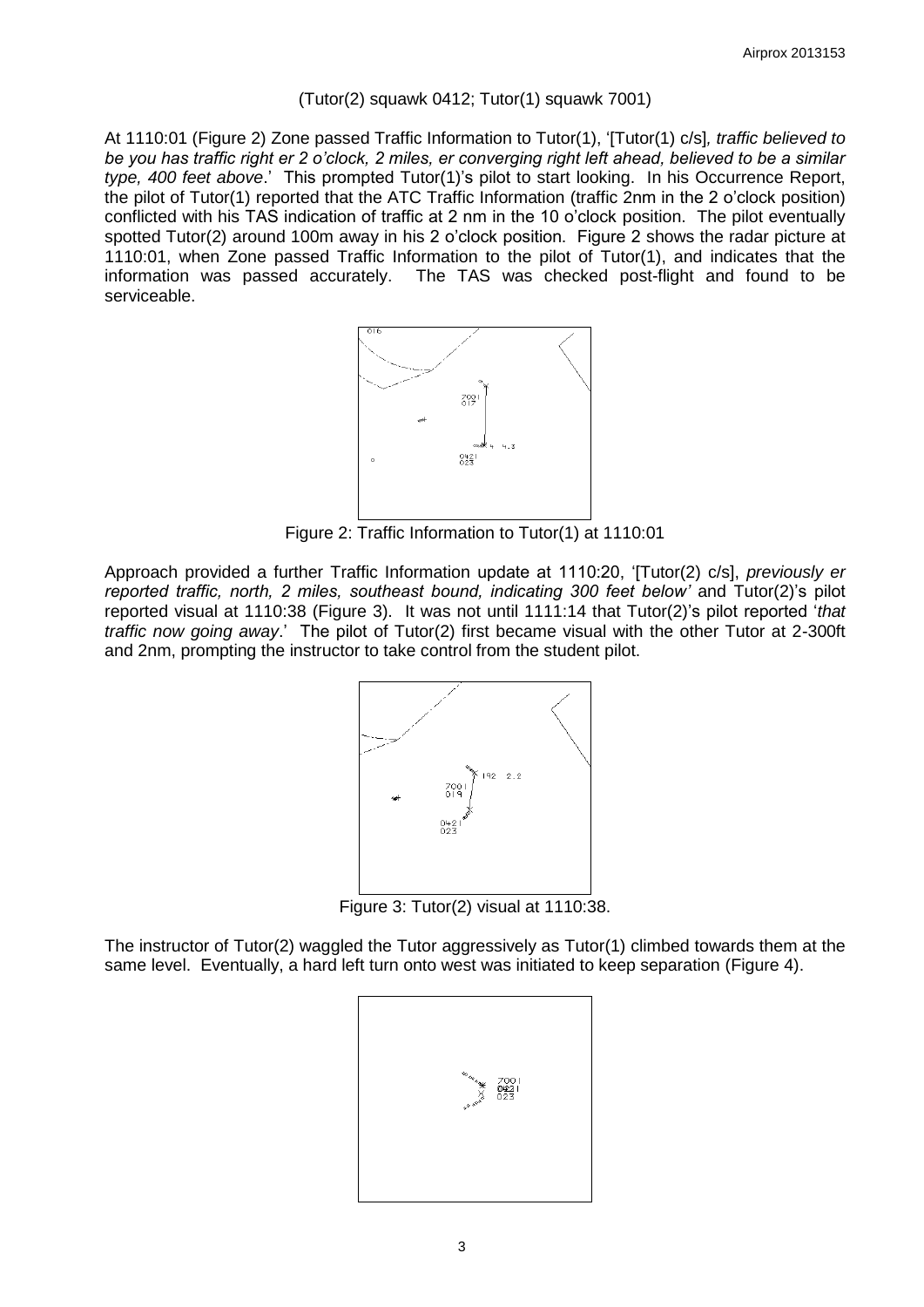# Figure 4: Aircraft geometry at 1111:27.

Both Leeming controllers were in the same approach room and were aware that the other had called Traffic Information. The Approach controller provided timely and accurate Traffic Information, as per CAP 774, followed by two relevant updates, as expected of a Traffic Service. Zone provided Traffic Information, using 'traffic believed to be you' to a Tutor under a Basic Service. BMSPA concludes that both Approach and Zone fulfilled and, being aware that the confliction was developing, went beyond their obligations under the requirements of the types of  $ATS<sup>2</sup>$  they were providing in their efforts to help the pilots achieve visual contact with the other aircraft.

## **Comments**

## **HQ Air Command**

This incident once again serves to highlight the benefits of using all means available to identify possible conflicting traffic – in this case one of the aircraft was under a Traffic Service and the other under a Basic Service, but both aircraft were passed timely and accurate TI on each other. Importantly, Tutor(1)'s TAS indications did not agree with the TI the pilot was receiving – it would have been prudent to confirm with ATC the relative bearing of the traffic in order to better concentrate lookout in the appropriate area. The pilot of Tutor(2) visually acquired Tutor(1) at a range of approximately 2nm and took the correct steps to highlight his aircraft's position to Tutor(1). However, simply highlighting his position without changing his flight path did not resolve the conflict; a more expedient course of action would have been to manoeuvre Tutor(2) to increase lateral separation.

## **Summary**

An Airprox was reported between a Tutor under a Basic Service from Leeming Zone and a Tutor being controlled under a Traffic Service by Leeming Approach. Both aircraft were flying VFR and received Traffic Information. The pilot of Tutor(2) saw Tutor(1) 1-2nm away, the pilot of Tutor(1) saw Tutor(2) 100m away. The CPA measured on radar was 0ft V and 0.2nm H.

# **PART B: SUMMARY OF THE BOARD'S DISCUSSIONS**

Information available included reports from the pilots of both aircraft, transcripts of the relevant RT frequencies, radar photographs/video recordings, reports from the air traffic controllers involved and reports from the appropriate ATC and operating authorities.

The Board noted that the Leeming controllers had passed timely and accurate Traffic Information and that the Approach Instructor had been punctilious in ensuring that the trainee controller passed full and accurate Traffic Information to the pilot of Tutor(2).

The Pilot of Tutor(1) had Tutor(2) on his right and was required to give way<sup>3</sup> so the Board could not understand why, having received Traffic Information and a TAS indication that Tutor(2) was above him, he had continued to climb in to confliction with it. The pilot of Tutor(2) had seen Tutor(1) much earlier and 'waggled' his wings to indicate this fact, he also perceived that the pilot of Tutor(2) had responded; members opined that Tutor(20's pilot would have been better served by taking an earlier turn rather than waiting and having to avoid 'hard left'.

The Board agreed that, despite receiving traffic information on Tutor(2), the pilot of Tutor(1) had climbed into conflict with it.. When discussing the degree of risk, members noted that the pilot of

 $\overline{\phantom{a}}$ 

<sup>&</sup>lt;sup>2</sup> Air Traffic Service

<sup>&</sup>lt;sup>3</sup> RA2307(1) Para 12, Aircraft Converging